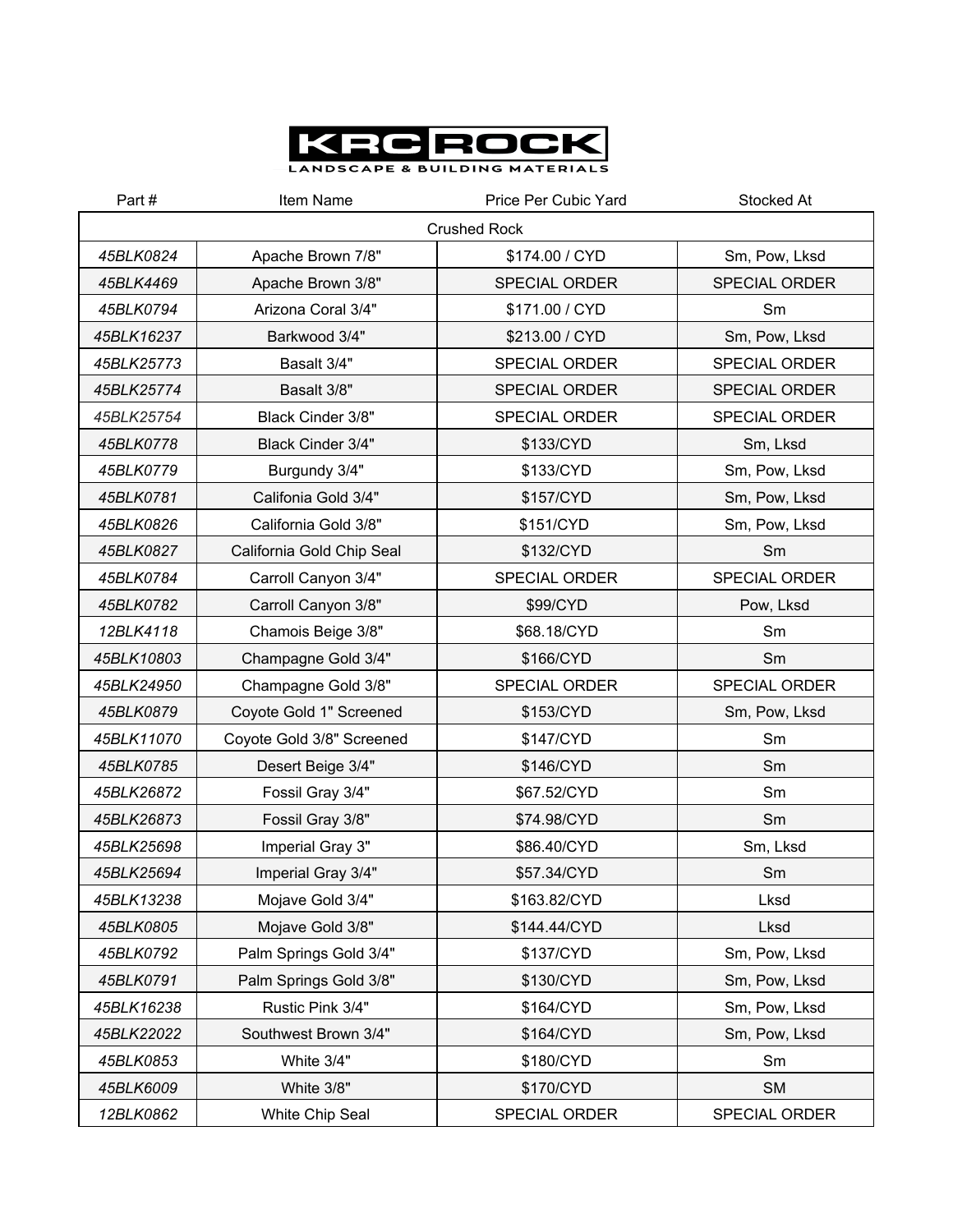| 45BLK5080                                      | Yavapai Coral 3/8" | <b>SPECIAL ORDER</b> | <b>SPECIAL ORDER</b> |  |
|------------------------------------------------|--------------------|----------------------|----------------------|--|
| Prices Vaid From 2/1/20-2/29/20                |                    |                      |                      |  |
| <b>Prices Subject to Change Without Notice</b> |                    |                      |                      |  |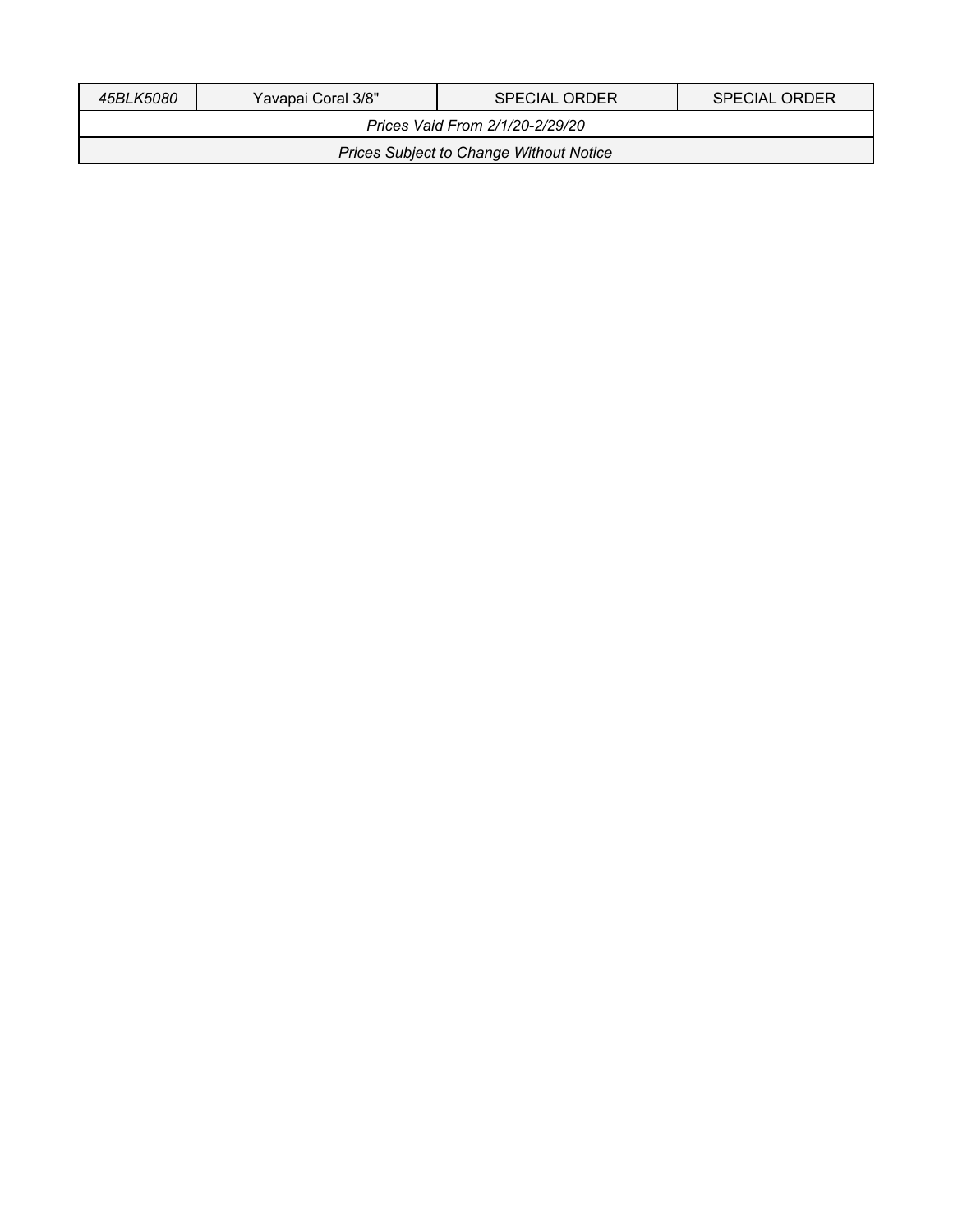

LANDSCAPE & BUILDING MATERIALS

| Part#                                          | Item Name                   | Price          | Stocked At    |
|------------------------------------------------|-----------------------------|----------------|---------------|
| <b>Cobbles and Pebbles</b>                     |                             |                |               |
| 45BLK0768                                      | Az River Rock 1/4-1/2"      | \$160/CYD      | Sm, Lksd      |
| 45BLK0769                                      | Az River Rock 1/2-1"        | \$160/CYD      | Sm, Pow, Lksd |
| 45BLK22036                                     | Az River Rock 3/4-1.5"      | \$148/CYD      | Sm, Pow, Lksd |
| 45BLK0770                                      | Az River Rock 1.5-3"        | \$140/CYD      | Sm, Pow, Lksd |
| 45BLK0771                                      | Az River Rock 3-8"          | \$140/CYD      | Sm, Pow, Lksd |
| 45BLK0772                                      | Az River Rock 6"+           | \$169/CYD      | Sm, Lksd      |
| Various                                        | Beach Blk, Buff, Mix, Red   | \$395.00 / TON | Sm, Pow, Lksd |
| 12PBL11447                                     | <b>Beach Pbl Buttons</b>    | \$684.00 / TON | Sm, Pow, Lksd |
| Various                                        | Beach Pbl La Paz            | \$395.00 / TON | Sm, Pow, Lksd |
| Various                                        | <b>Birdseye Brown</b>       | \$598.00 / TON | Sm            |
| Various                                        | <b>Mexican Sunburst Pbl</b> | \$376.00 / TON | Sm, Pow, Lksd |
| 12BLK0813                                      | Mini Black Pearl            | \$339.00 / TON | Sm, Lksd      |
| 12BLK0848                                      | Mini White Criva            | \$667.00 / TON | Sm            |
| 12BLK0788                                      | Mission Mtn 1/4"            | \$402.50 / TON | Sm            |
| 12BLK6861                                      | Mission Mtn 3/8"            | \$405.00 / TON | Sm            |
| 12BLK0789                                      | Mission Mtn 1/2"            | \$397.50 / TON | Sm            |
| 45BLK0790                                      | Mission Mtn 3/4"            | \$380.00 / TON | Sm            |
| 12BLK23862                                     | Mission Mtn 1-3"            | \$390.00 / TON | Sm            |
| 12BLK22712                                     | Mission Mtn 3-6"            | \$550.00 / TON | Sm            |
| 12BLK22713                                     | Mission Mtn 6-10"           | \$550.00 / TON | Sm            |
| 45BLK0786                                      | Mojave 3/8"                 | \$175/CYD      | Sm, Pow, Lksd |
| 45BLK0787                                      | Mojave 1/2-1.5"             | \$176/CYD      | Sm, Pow, Lksd |
| 45BLK0860                                      | Mojave 1/2-3"               | \$198/CYD      | Sm            |
| 45BLK2197                                      | Salmon Bay 1/2"             | \$369.60 / TON | Sm, Lksd      |
| 45BLK0850                                      | Salmon Bay 3/8"             | \$369.60 / TON | Sm            |
| 45BLK0793                                      | Salt & Pepper 3/8"-5/8"     | \$165/CYD      | Sm            |
| 45BLK0855                                      | San Joaquin 1-1.5"          | \$210/CYD      | Pow, Lksd     |
| 45BLK0838                                      | San Joaquin 2-4"            | \$268/CYD      | Lksd          |
| 12BSK0777                                      | Sonora Shine 1/2-1"         | \$489.26 / TON | Sm, Pow, Lksd |
| 12BSK0900                                      | Sonora Shine 1/2-3"         | \$489.26 / TON | Sm, Pow, Lksd |
| 45BLK10854                                     | Tan Cobble 2-4"             | \$85/CYD       | Sm, Pow, Lksd |
| 45BLK11105                                     | Tan Cobble 4-12"            | \$108.33/CYD   | Sm            |
| Prices Vaid From 2/1/20-2/29/20                |                             |                |               |
| <b>Prices Subject to Change Without Notice</b> |                             |                |               |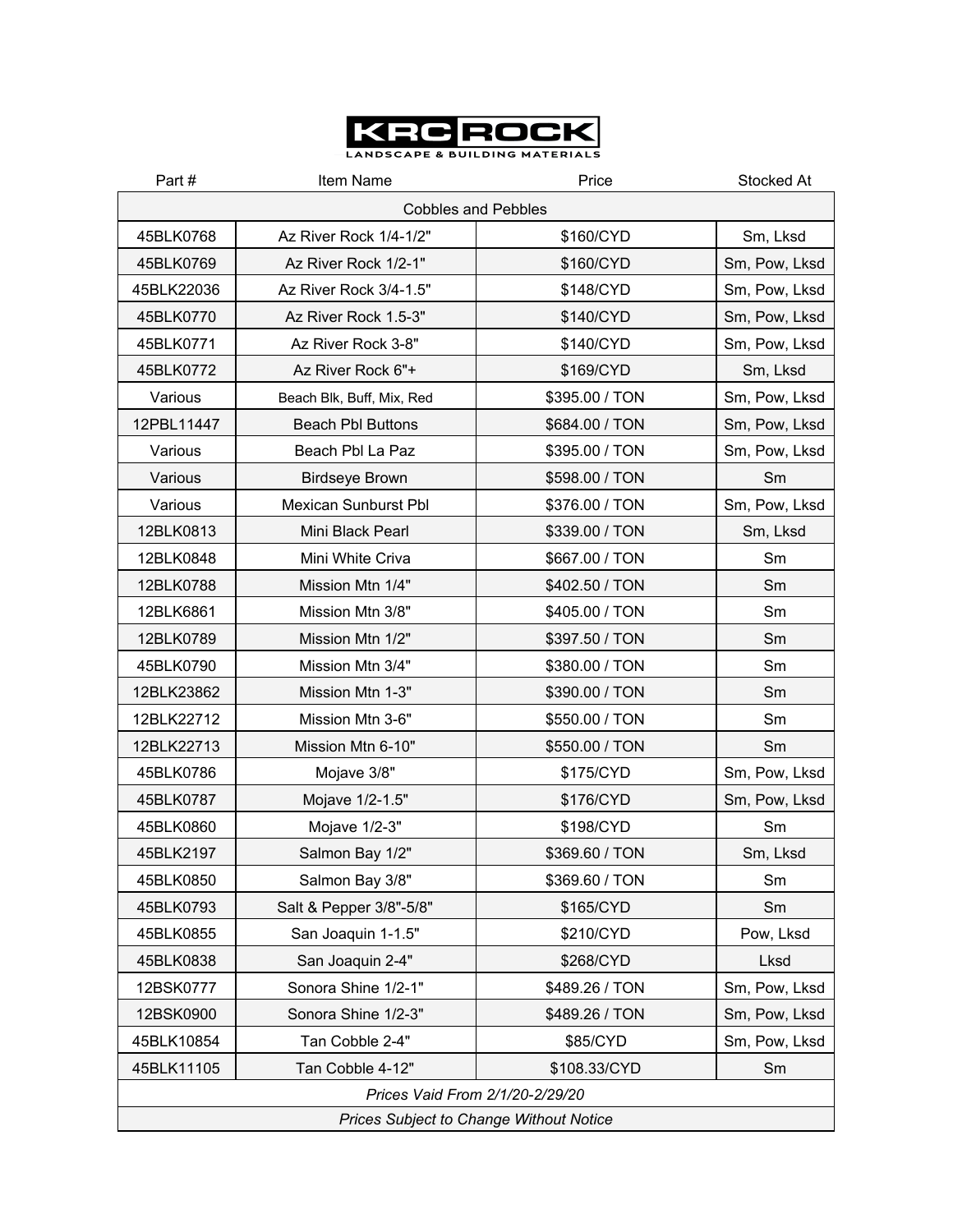

| Part#                                          | Item Name                 | Price          | Stocked At    |
|------------------------------------------------|---------------------------|----------------|---------------|
| DG, Soil, Sand & Bark                          |                           |                |               |
| 45BLK0804                                      | Arizona Coral Fines       | \$175/CYD      | Sm            |
| 45BLK0803                                      | Arizona Coral Fines Stab  | 189 / CYD      | Sm            |
| 45DGN1743                                      | Baja Brown DG             | \$154.00 / CYD | Sm, Lksd      |
| 45DGN1744                                      | Baja Brown DG Stab        | 199.48/CYD     | Sm, Pw, Lksd  |
| 45BLK0839                                      | Coyote Gold DG            | \$156.00 / CYD | Sm            |
| 45BLK0840                                      | Coyote Gold DG Stab       | 198.25/CYD     | Sm            |
| 45BLK16193                                     | Desert Gold DG            | \$61.00 / CYD  | Sm, Pow, Lksd |
| 45BLK22379-10                                  | Desert Gold DG Stab       | \$92/CYD       | Sm, Pow, Lksd |
| 12STB0873                                      | Paradise Gold DG          | \$44/CYD       | Sm, Pow, Lksd |
| 12STB0874-10                                   | Paradise Gold Dg Stab     | \$93.66/CYD    | Sm, Pow, Lksd |
| 45BLK0795                                      | Palm Spring Gold DG       | \$73/CYD       | Sm, Pow, Lksd |
| 45BLK1072-10                                   | Palm Springs Gold DG Stab | \$133.42/CYD   | Sm, Pow, Lksd |
| 45BLK25649                                     | Pewter Gray DG            | \$86.36/CYD    | Sm, Pow, Lksd |
| 45BLK25649-12                                  | Pewter Gray DG Stab       | \$108.89/CYD   | Sm, Pow, Lksd |
| 45BLK22031                                     | White Ice DG              | \$86.11 / CYD  | Special Order |
| 45BLK22032-10                                  | White Ice DG Stab         | 116.39/CYD     | Special Order |
| 45BLK6022                                      | <b>Class II Road Base</b> | \$52/CYD       | Sm, Pow, Lksd |
| 45BLK0800                                      | <b>Concrete Sand</b>      | \$58/CYD       | Sm, Pow, Lksd |
| 45BLK0843                                      | C-Mix                     | \$74/CYD       | Sm, Pow, Lksd |
| 45BLK10890                                     | Plaster/Masonry Sand      | \$74/CYD       | Sm, Pow, Lksd |
| 45BLK0851                                      | Play Sand                 | \$148/CYD      | Sm            |
| 45BLK0912                                      | <b>Top Soil</b>           | \$44/CYD       | Sm, Pow, Lksd |
| 45BLK24766                                     | <b>Forest Floor Mulch</b> | \$31/CYD       | Sm, Pow, Lksd |
| 45BLK0914                                      | Medium Deco Bark          | \$76/CYD       | Sm, Lksd      |
| 45BLK0913                                      | <b>Shredded Bark</b>      | \$67.00 / CYD  | Sm, Lksd      |
| Various                                        | Bocce Ball Mix            | \$437.50 / CYD | Sm            |
| Prices Vaid From 7/1/20-7/31/20                |                           |                |               |
| <b>Prices Subject to Change Without Notice</b> |                           |                |               |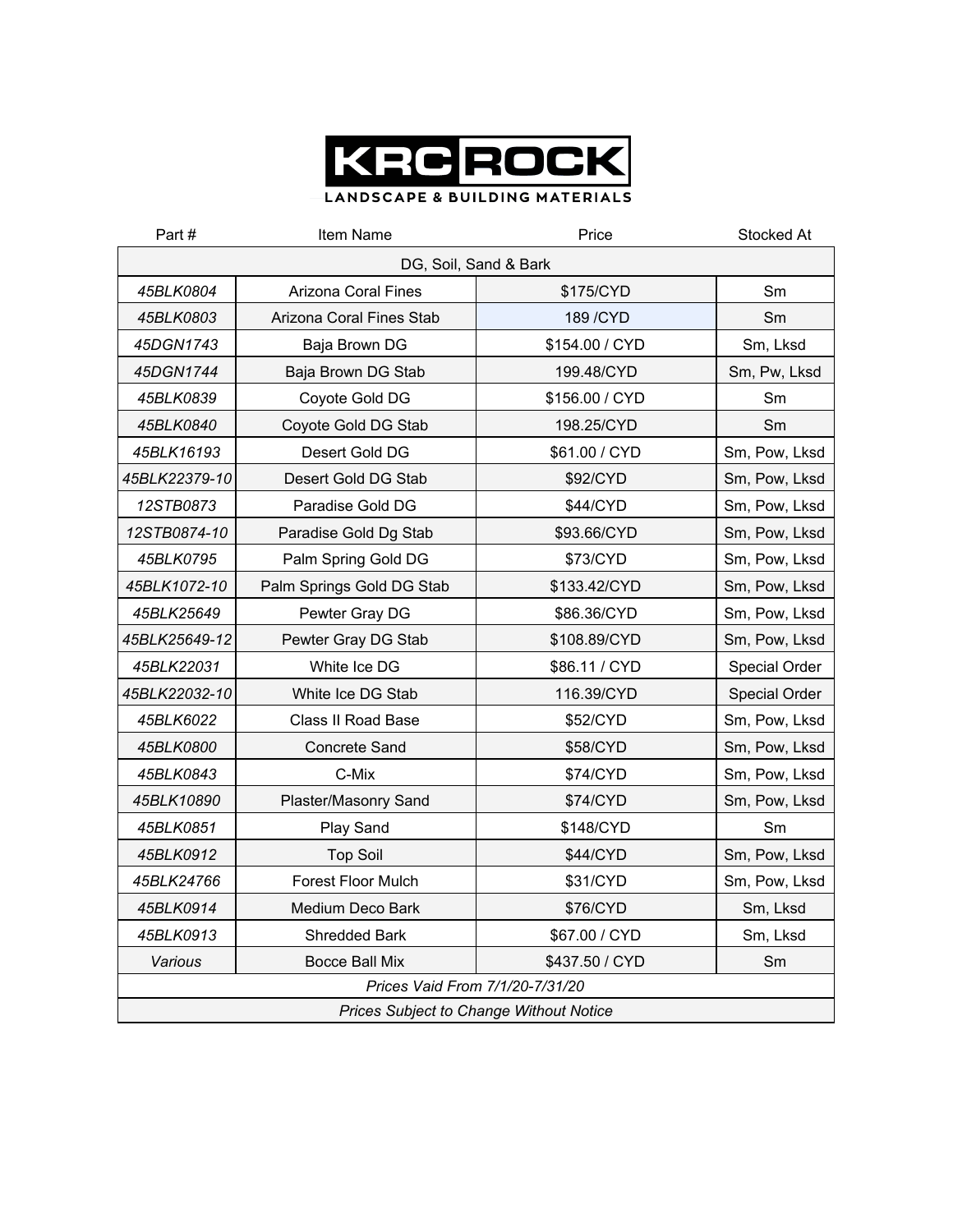

| Part#                                          | Item Name                  | Price                        | Stocked At     |
|------------------------------------------------|----------------------------|------------------------------|----------------|
| <b>Boulders</b>                                |                            |                              |                |
| 23BDR25907                                     | Autumn Leaves              | \$3.14 / CU - \$216.33 / TON | Sm             |
| 23BDR0167                                      | Baja Brown (Blonde)        | \$3.20 / CU - \$256.00 / TON | S <sub>m</sub> |
| 23BDR0171                                      | Baja La Cresta Grey        | \$1.90 / CU - \$250/ TON     | Sm, Pow, Lksd  |
| 23BDR0306                                      | Baja La Cresta Red         | \$2.88 / CU - \$360.00/ TON  | Sm, Pow, Lksd  |
| 23BDR25140                                     | <b>Black Onyx</b>          | \$300.30 / TON               | Sm             |
| 23BDR0154                                      | <b>Blue Moon</b>           | \$1.59 / CU - \$177.90 / TON | Sm, Pow, Lksd  |
| 23BDR25259                                     | <b>Desert Marble</b>       | \$1.68 / CU - \$210.00 / TON | Sm             |
| 23BDR0194                                      | <b>Desert Select</b>       | 2.08 / CU - \$260.00 / TON   | Sm, Pow, Lksd  |
| 23BDR25141                                     | Grand Canyon Onyx          | \$487.50 / TON               | Sm             |
| 12BDR0347                                      | <b>Glacier Turquoise</b>   | \$555.56/ TON                | Sm             |
| 23BDR26250                                     | Hawk Ridge Boulder         | \$1.28 / CU - \$160.00 / TON | <b>SM</b>      |
| 23BDR0197                                      | Honey Onyx                 | \$572.00/ TON                | Sm             |
| 23BDR0168                                      | <b>Honey Quartz</b>        | \$3.12/ CU - \$215.00 / TON  | Sm, Pow, Lksd  |
| 23BDR25527                                     | Napa Canyon                | \$1.09 / CU - \$136.50 / TON | Sm             |
| 23BDR0155                                      | Palm Springs Gold          | \$2.99 / CU - \$373.33/ TON  | Sm             |
| 23BDR26321                                     | <b>Rustic Pink Boulder</b> | \$265.00 / TON               | Lksd           |
| 23BDR0193                                      | <b>Silver Shadow</b>       | \$1.35 / CU - \$236.97 / TON | Sm             |
| 23BDR0186                                      | Sunrise                    | \$2.08 / CU - \$260.00 / TON | Sm, Pow, Lksd  |
| 23BDR25760                                     | Surf Green                 | \$4.09 / CU - \$282.00 / TON | Sm             |
| 23BDR0175                                      | <b>Twin Oaks</b>           | \$2.03 / CU - \$253.46 / TON | Sm             |
| Prices Vaid From 2/1/20-2/29/20                |                            |                              |                |
| <b>Prices Subject to Change Without Notice</b> |                            |                              |                |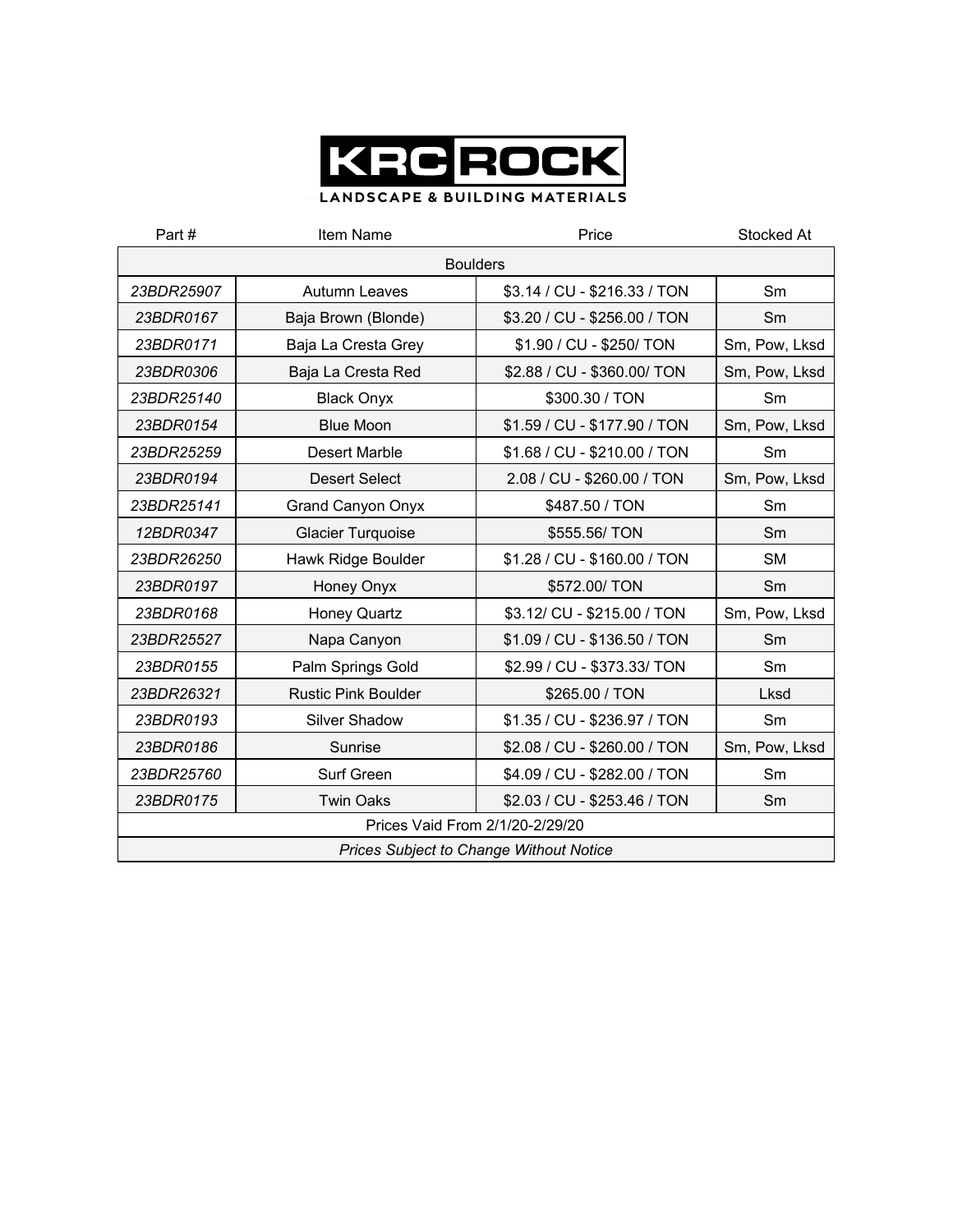

| Part#       | Item Name                      | Price Per Ton  | Stocked At    |
|-------------|--------------------------------|----------------|---------------|
| Flagstone   |                                |                |               |
| 12SLT22705  | AZ Buckskin Select Thin 1.25"- | \$500.00 / Ton | Sm, Pow, Lksd |
| 12SLT22020  | AZ Buckskin Select Reg 1.75"-  | \$409.09 / Ton | Sm, Pow, Lksd |
| 12PAT22705  | AZ Buckskin Patio Thin 1.75"   | \$276.05 / Ton | Sm, Pow, Lksd |
| 12PAT22021  | AZ Buckskin Patio 2.25"-       | \$258.18/ Ton  | Sm, Pow, Lksd |
| 12FLG4797   | AZ Chocolate Select 3/4-1.25"  | \$800/ Ton     | Sm, Pow       |
| 12FLG0359   | AZ Chocolate Select 1-1.75"    | \$775 / Ton    | Sm, Pow       |
| 12SLT0293   | AZ Chocolate Select 1.75-2.25" | \$775 / Ton    | Sm            |
| 12PAT0302   | AZ Chocolate Patio 1-1.5"      | \$515 / Ton    | Sm, Pow       |
| 12FLG0298   | AZ Classic Oak Select Thin     | \$534.64 / Ton | Sm, Pow, Lksd |
| 12SLT0240   | AZ Classic Oak Select Reg      | \$484.49/ Ton  | Sm, Pow, Lksd |
| 12PAT0239   | AZ Classic Oak Patio 1.75"     | \$315.56 / Ton | Sm, Pow, Lksd |
| 12PAT25247  | AZ Classic Oak Patio 2"        | \$315.24 / Ton | Sm, Pow, Lksd |
| 12FLG0297   | AZ Rosa Select Thin            | \$595.59 / Ton | Sm, Pow, Lksd |
| 12SLT0236   | AZ Rosa Select Reg 1.75"-      | \$484.49 / Ton | Sm, Pow, Lksd |
| 12PAT24074  | AZ Rosa Patio 1.75"-           | \$317.78 / Ton | Sm, Pow, Lksd |
| 12PAT0235   | AZ Rosa Patio 2.25"-           | \$317.82 / Ton | Sm, Pow, Lksd |
| 12FLG0314   | AZ Sedona Red Select Thin      | \$617.77 / Ton | Sm, Pow, Lksd |
| 12SLT0237   | AZ Sedona Red Select 1.75"     | \$506.67/ Ton  | Sm, Pow, Lksd |
| 12PAT0258   | AZ Sedona Red Patio            | \$317.82 / Ton | Sm, Pow, Lksd |
| 12FLG26037  | Barkwood Flagstone             | \$601.82/ Ton  | Sm            |
| 12FLG26038  | Barkwood Tumbled Flagstone     | \$656.73 / Ton | Sm            |
| 12FLG700538 | Bighorn Creek 1-2" SU          | \$809.08 / Ton | Sm, Pow, Lksd |
| 12PAT700541 | Bighorn Creek 1-2" Patio       | \$778.18 / Ton | Sm, Pow, Lksd |
| 12FLG24434  | Bluestone Blue Blue 1"-        | \$927 / Ton    | Sm            |
| 12FLG13383  | Bluestone Blue Blue 1.5"       | \$827 / Ton    | Sm            |
| 12THN0279   | Bluestone Full Color 1"-       | \$635 / Ton    | Sm            |
| 12FLG0280   | Bluestone Full Color 1.5"      | \$600 / Ton    | Sm            |
| 12FLG0447   | Cameron Brown SU Thin          | \$765 / Ton    | Sm, Pow, Lksd |
| 12FLG0448   | Cameron Brown SU Reg           | \$665 / Ton    | Sm, Pow, Lksd |
| 12FLG0358   | Cameron Brown Patio 1-1.75"    | \$671.43 / Ton | Sm, Pow, Lksd |
| 12FLG4424   | Cameron Brown Patio 1.75-2.5"  | \$561.10 / Ton | Sm            |
| 12FLG23236  | Castle Ridge SU Thin           | \$905.78 / Ton | Sm            |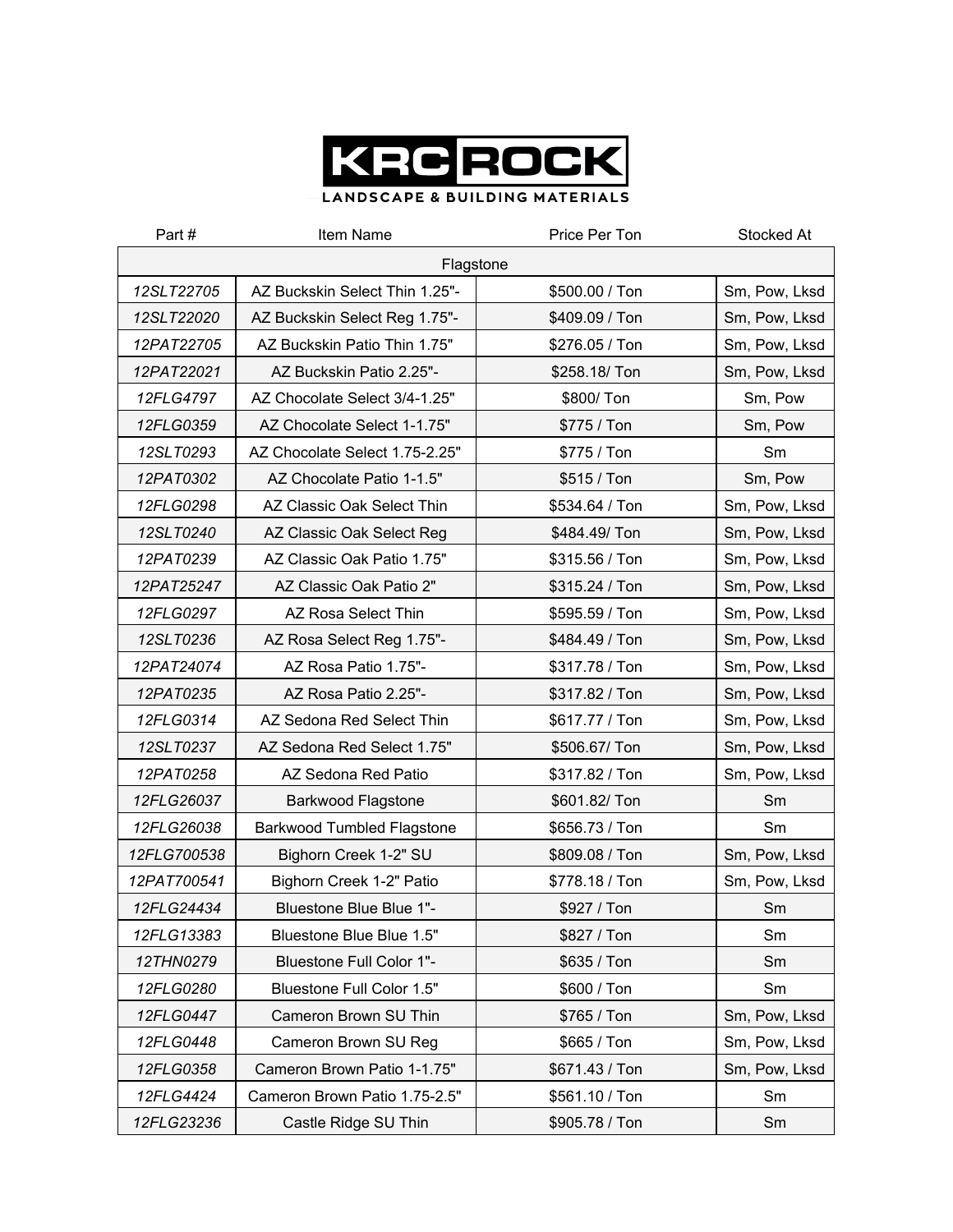| 12FLG10979 | Castle Ridge SU Reg              | \$840/Ton       | Sm            |
|------------|----------------------------------|-----------------|---------------|
| 12PAT10980 | Castle Ridge Patio 1-2"          | \$601.80/Ton    | Sm            |
| 12PAT25083 | Castle Ridge Patio 3"            | \$845.45 / Ton  | Sm            |
| 12FLG22041 | Cherokee Charcoal 7/8" SU        | \$756.36/ Ton   | Sm, Pow, Lksd |
| 12FLG21560 | Cherokee Charcoal 1-1.5" SU      | \$842/Ton       | Sm, Pow, Lksd |
| 12FLG21559 | Cherokee Charcoal 1-1.5" Patio   | \$413 / Ton     | Sm, Pow, Lksd |
| 12FLG25645 | Cordova Platinum 1"- SU          | \$860.15 / Ton  | Sm            |
| 12FLG25646 | Cordova Platinum 1-2" SU         | \$712.87 / Ton  | Sm            |
| 12PAT16497 | Cordova Platinum 1-2" Patio      | \$545.58 / Ton  | Sm            |
| 12IMP14125 | Desert Gold Random               | \$1167.28 / Ton | Sm, Pow, Lksd |
| 12SEL0365  | Elk Mtn Select 1"-               | \$1182.00 / Ton | Sm            |
| 12SLT4201  | Elk Mtn Select 1.5-2.5"          | \$952.00 / Ton  | Sm            |
| 12FLG24568 | Fossil Creek Thin 1"- SU         | \$727.27 / Ton  | Sm            |
| 12FLG24570 | Fossil Creek Select 1-1.5"       | \$581.82 / Ton  | Sm            |
| 12FLG24569 | Fossil Creek Select 1.5-2"       | \$509.09 / Ton  | Sm            |
| 12FLG24571 | Fossil Creek Patio 1-2"          | \$363.64 / Ton  | Sm            |
| 12FLG13035 | Homestead 2-2.5" SU              | \$891.66 / Ton  | <b>SM</b>     |
| 12FLG2864  | Platinum Gold 1"- SU             | \$783.64 / Ton  | Sm, Pow, Lksd |
| 12SLT2883  | Platinum Gold Select 1-2"        | \$665.46 / Ton  | Sm, Pow, Lksd |
| 12FLG2865  | Platinum Gold Patio 1-1.5"       | \$479.68 / Ton  | Sm, Pow, Lksd |
| 12FLG25275 | Platinum Gold Patio 1.5-2.25"    | \$479.68 / Ton  | Sm, Pow, Lksd |
| 12QTZ0390  | QTZ Autumn Gold 1" SU            | \$1200.00 / Ton | Sm, Pow, Lksd |
| 12QTZ0442  | QTZ Autumn Gold 1-2" SU          | \$844.44/ Ton   | Sm, Pow, Lksd |
| 12QTZ0362  | QTZ Autumn Gold Patio 1-1.5"     | \$577.76 / Ton  | Sm, Pow, Lksd |
| 12PAT2636  | QTZ Autumn Gold Patio 2-3"       | \$444.44 / Ton  | Sm, Pow, Lksd |
| 12QTZ0354  | QTZ Earthtone 1" SU              | \$622.22 / Ton  | Sm, Pow, Lksd |
| 12QTZ0519  | QTZ Earthtone 2" Slab SU         | \$540.80 / Ton  | Sm, Pow, Lksd |
| 12QTZ0456  | QTZ Earthtone Patio 1-1.5"       | \$327.28 / Ton  | Sm, Pow, Lksd |
| 12QTZ2245  | QTZ Earthtone Coping 1.5-2"      | \$436.36/ Ton   | Sm, Pow, Lksd |
| 12QTZ0229  | QTZ Rocky Mountain Step Stone    | \$481.60 / Ton  | Sm, Pow, Lksd |
| 12QTZ0248  | QTZ Silver 3/4"- SU              | \$654.54 / Ton  | Sm, Pow, Lksd |
| 12QTZ24561 | QTZ Silver 1-1.5" Patio          | \$454.54 / Ton  | Sm, Pow, Lksd |
| 12QTZ0245  | QTZ Sunset Gold 3/4"- SU         | \$727.26 / Ton  | Sm, Pow, Lksd |
| 12QTZ0246  | QTZ Sunset Gold 3/4-1.25" Patio  | \$472.72/ Ton   | Sm, Pow, Lksd |
| 12QTZ26256 | QTZ Sunset Silver Stepping Stone | \$467.27 / Ton  | Sm            |
| 12QTZ0250  | QTZ White 3/4"- SU               | \$763.62 / Ton  | Sm            |
| 12QTZ00251 | QTZ White 3/4-1.25" Patio        | \$472.72 / Ton  | Sm            |
| 12THN0255  | Red Mtn Flag Thin                | \$760 / Ton     | Sm, Pow, Lksd |
| 12FLG0253  | Red Mtn Flag Regular             | \$513.90 / Ton  | Sm, Pow, Lksd |